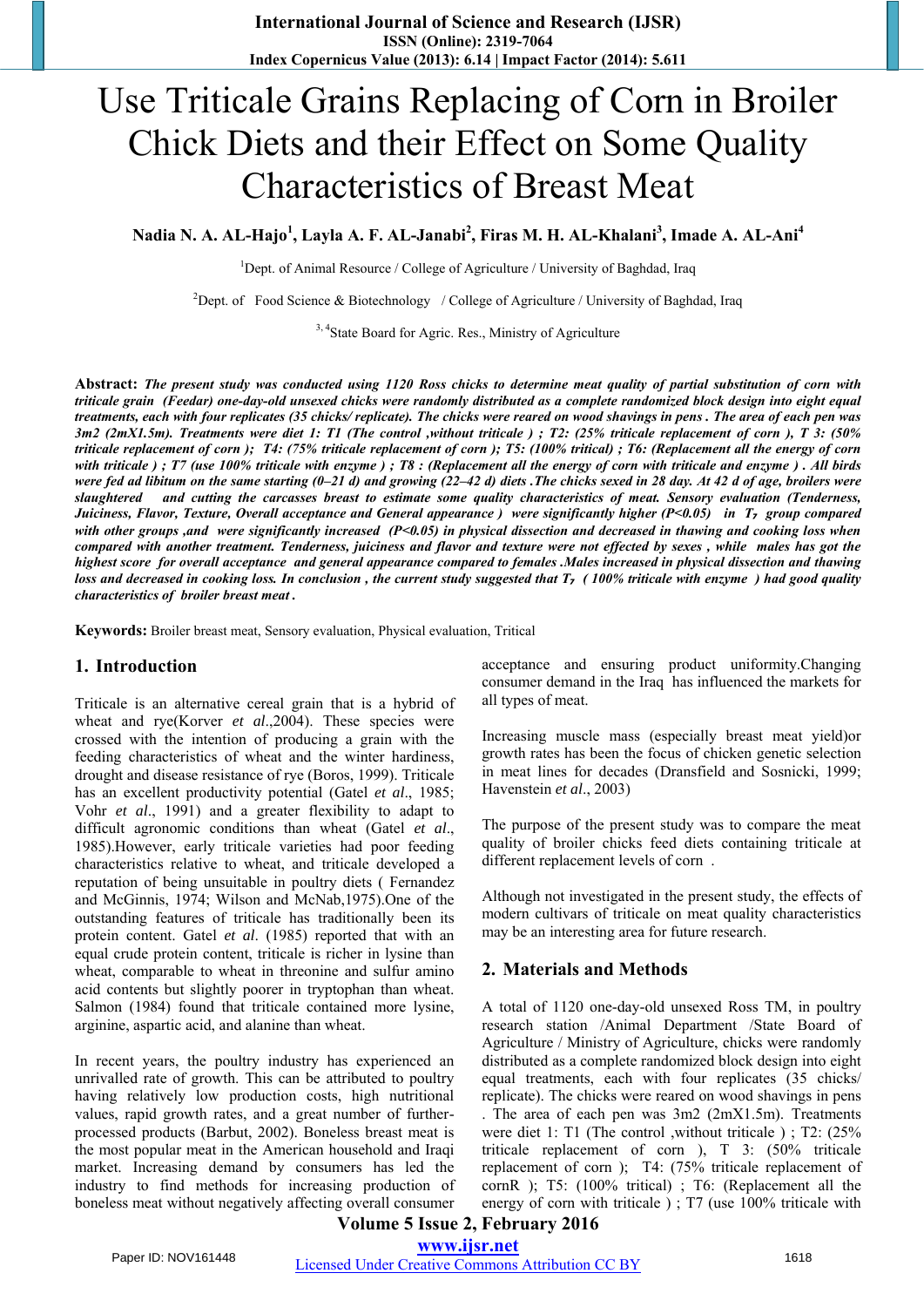## **International Journal of Science and Research (IJSR) ISSN (Online): 2319-7064 Index Copernicus Value (2013): 6.14 | Impact Factor (2014): 5.611**

enzyme ) ; T8 : (Replacement all the energy of corn with triticale and enzyme ) . All birds were fed ad libitum on the same starting (0–21 d) and growing (22–42 d) diets .The chicks sexed in 28 day. At 42 d of age, broilers were slaughtered and cutting the carcasses breast to estimate some quality characteristics of meat.

The degree of sensory evaluation of flavor, tenderness, juiciness and overall acceptance of cooked meat by boiling determined according to Lee et al. (1997). A 7-point hedonic scale (7-like extremely, 1-dislike extremely) was used to evaluate the following attributes. Ten staff members of the college of agriculture and graduate students most of whom had participated in previous consumer panels work as panelists, were given the details about this panel and we do a primary panel before the essential test which we adapted in this study. We depending the standard point to control on varieties which may effect the degree of panel: Time of the test in 11 O'clock (A.M.), degree of cooking temperature, time between cooking and test, drinking water in 25oC between the test and other, finally the size of the pieces which we tested.

Physical dissection was estimate according to AL-Hajo ( 2005 ) ,Thawing loss was estimate according to Young and Lyon ( 1997 ) , while cooking loss was estimate according to Rasmussein and Mast(1989).

The data were analyzed using Complete Randomized Design and Multiple Regression. The calculation was preformed by the SAS package programmers (SAS, 2001). LSD test was used to determine significant differences.

# **3. Results and Discussion**

Tenderness is a major quality determinant and also an important sensory characteristic of meat . Meat tenderness mainly depends on muscle fiber size, collagen content and solubility and water and lipid content(Baeza *et al*. ,2013).Also,many factors can affect meat tenderness; especially, postmortem(PM) deboning time can have a large influence (Cavitt *et al*.,2005). Lyon and Lyon (1997), using broiler fillets deboned 2, 6, and 24 h postmortem, reported Pearson correlation (r) values more than 0.9 for sensory descriptive attributes hardness and cohesiveness.

Result in table (1) illustrate that  $T_2$  and  $T_7$  got the highest  $(P < 0.05)$  degrees of sensory qualities of the tenderness, which ranged from tender to very tender , and did not differ significantly for the treatment  $T_1$ , and there were not significant differences between another treatment . Given that in the study carried out by Fanatico *et al*. (2007) the birds used for the evaluation were different genetic strains and raised for different days, the differences in shear force among the different weights of cooked fillets could result from the genetic lines, bird ages, or the interaction of genetic lines and bird ages. Abdullah and Matarneh (2010)attributed the increase in shear force values of breast meat from the heavy broiler carcasses to an increasing amount of connective tissues in the meat.

| <b>Table 1:</b> Effect of feeding different ratios of triticale on sensor evaluation of broiler breast meat |                  |                                            |                  |                  |                                                                                    |
|-------------------------------------------------------------------------------------------------------------|------------------|--------------------------------------------|------------------|------------------|------------------------------------------------------------------------------------|
|                                                                                                             |                  | Flavour                                    |                  |                  |                                                                                    |
| $5.14$ ab                                                                                                   | 5.57 ab          | 5.36 $b$                                   |                  | 5.36 a           | 5.56a                                                                              |
| 5.86 a                                                                                                      | 5.29 $b$         | 5.36 $b$                                   |                  | 4.14 $b$         | $4.79$ cb                                                                          |
| 3.21 c                                                                                                      | 3.57c            | $4.79$ bc                                  |                  | 4.04 b           | 3.57 <sub>b</sub>                                                                  |
| $4.21$ bc                                                                                                   | $4.21\text{ c}$  | $4.92$ bc                                  | 2.50c            | $2.43 \text{ c}$ | $2.29 \text{ c}$                                                                   |
| $3.86\text{ c}$                                                                                             | $3.64 \text{ c}$ | 4.50c                                      | $2.64$ c         | $2.43 \text{ c}$ | $2.14 \text{ c}$                                                                   |
| $4.00\text{ c}$                                                                                             | $3.79 \text{ c}$ | 4.5 c                                      | $2.71 \text{ c}$ | $3.14 \text{ c}$ | $2.29$ c                                                                           |
| 6.14 a                                                                                                      | 6.21 a           | 6.14 a                                     | 5.43 a           | 5.50a            | 5.57a                                                                              |
| $4.07$ c                                                                                                    | 4.14 c           | $4.50\text{ c}$                            | 3.14 b           | $4.71$ bc        | $4.43$ cb                                                                          |
|                                                                                                             |                  | <b>Juiciness</b><br>Treatment   Tenderness |                  |                  | Texture   Overall acceptance   General appearance<br>a 5.57<br>$2.57$ c<br>4.64 ab |

**Table 1:** Effect of feeding different ratios of triticale on sensor evaluation of broiler breast meat

Dissimilar superscripts at the same coloum means significant  $(P<0.05)$ 

Savage *et al*. (1987) investigated the physical and sensory quality of cooked meat from aged breeder turkey toms fed diets containing varying amounts of triticale ,they found that tenderness increased with increasing amounts of dietary triticale as determined by observations of Warner-Bratzler shear values ( $P<0.05$ ) and sensory panel scores ( $P<0.05$ ). Thus,they reported that tenderness of cooked turkey meat from aged breeders can be influenced by diet . Odland *et al.* (1955) reported a similar finding in market aged turkeys.

Data in Table (1) indicates that  $T_7$  had a higher (P < 0.05) degrees of sensory qualities (Juiciness) ranged from juiciness to very juiciness, and there were no significant differences between  $T_1$  and  $T_2$  which obtained score between medium juiciness to juiciness . There were no significant differences between the other treatments. Savage *et al*. (1987) investigated the physical and sensory quality of cooked meat from aged breeder turkey toms fed diets containing varying amounts of triticale, they found that sensory juiciness increased as the amount of dietary triticale increased.

The flavor (Table 1),  $T_7$  rang from strong flavor to very strong, no significant differences between  $T_1$  and  $T_2$ , while there were no significant differences between another treatment. Abdullah and Matarneh (2010) suggest that breast fillet weight may influence both sensory flavor and texture quality of meat. Savage *et al*. (1987) investigated the physical and sensory quality of cooked meat from aged breeder turkey toms fed diets containing varying amounts of triticale, They reported that no significant effects of triticale in diet were noted for panel scores of the triticale diets when compared with results in control fed male.

Zhuang and Savage (2012) found that the cooked light fillets have a negative flavor ,or more cardboardy, compared with the heavier fillets ,and the medium fillets taste less sour than either the lighter or the heavier fillets, the difference is only 0.2 points in a 0 to 15 intensity scale.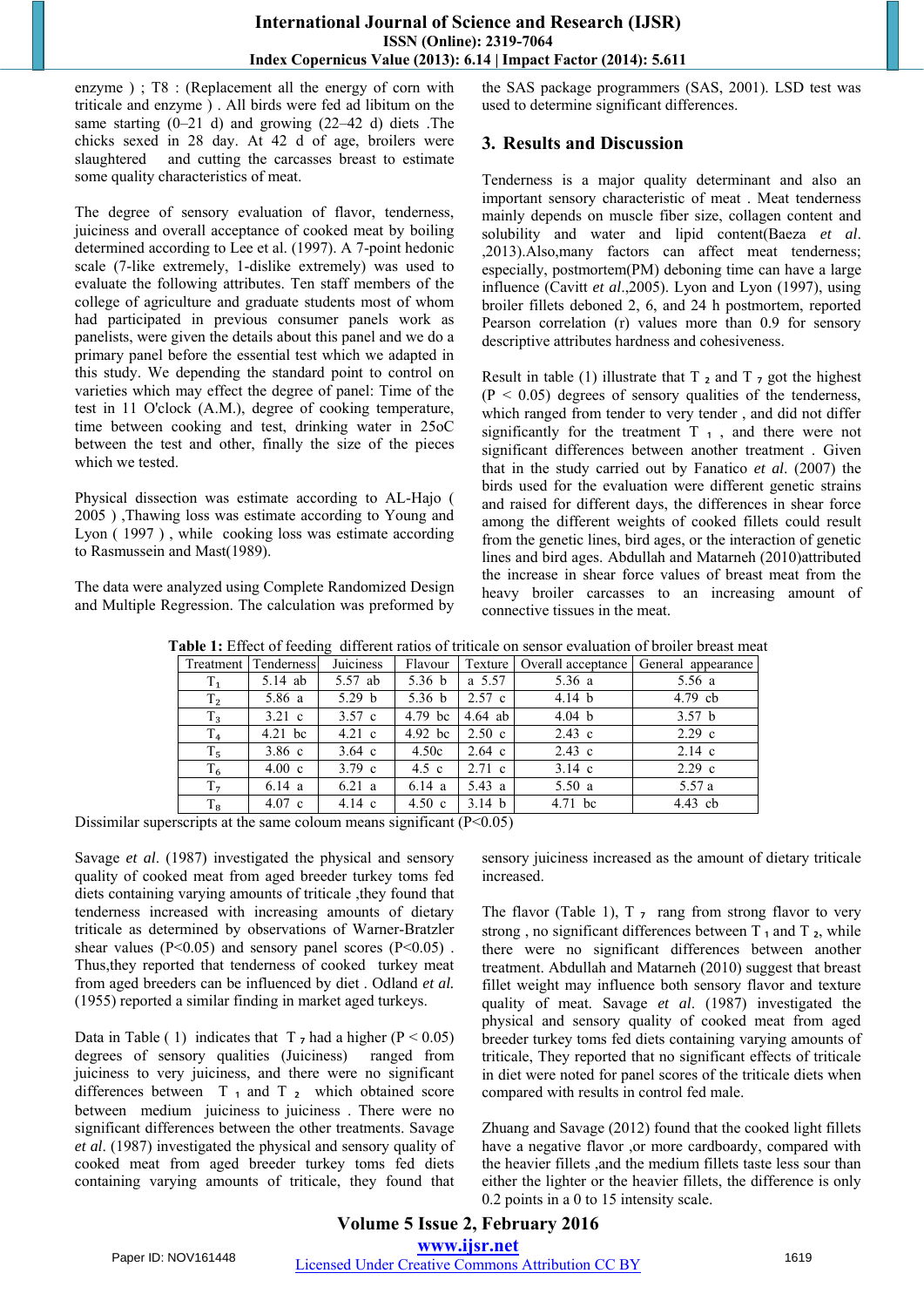## **International Journal of Science and Research (IJSR) ISSN (Online): 2319-7064 Index Copernicus Value (2013): 6.14 | Impact Factor (2014): 5.611**

Texture are illustrated in Table (1),  $T_1$  and  $T_7$  got the highest  $(P < 0.05)$  degree of sensory qualities, ranging from soft texture to very soft texture , and there were no significant differences between the other treatments . Without any explanation of the causes for the texture differences, Pragati et al. (2007) concluded that use of broilers of heavy weight (>2000 g live weight) would benefit the quality of furtherprocessed chicken products. These results demonstrate that both chicken growth rates and body weight affect the sensory quality of cooked breast meat

Shear force has been widely used as an indicator for sensory texture quality attributes tenderness , hardness, and cohesiveness for both red meat and poultry breast fillets due to the strong and significant correlations between WB shear force values and the sensory evaluation scores (Dikeman et al., 2005; Xiong et al., 2006).

Johnson and Eason (1988) observed that growth of broiler chickens was similar whether triticale or wheat was the cereal source in diets that contained 50% cereal and were equalized for nutrient content. Similarly, Vieira et al.(1995) found that the graded inclusion of triticale up to 40% (substituted for corn) had no negative effect on weight gain or final weight of broilers. In those studies, the limited replacement of the main cereal grain might have hidden any negative effects of triticale. Complete replacement of corn with triticale in the diets of White Leghorn pullets did not affect BW (Lesson and Summers,1987).

Charalambous et al. (1986) observed that carcass yield, carcass plus edible giblets yield, and dressing percentage were higher in birds fed corn or corn-triticale diets than in broilers fed a diet with triticale as the only cereal grain .And thus effected the sensory evaluation score .

Overall acceptance (table 1),  $T$   $7$  was also accepted in high(P<0.05)degree of score and did not differ significantly from the  $T_1$ . And there were no significant differences between the other treatments. Texture and flavor are important sensory characteristics of meat, which can strongly influence overall consumer acceptance and choice of meat, Fanatico et al. (2005) reported that either growth rates or live bird weights affected the sensory flavor intensity or acceptance of breast meat. General appearance illustrated in (Table 1) we can observed that  $T_1$ , and  $T_7$ had a significant increased , ranged from medium to be desired appearance.

The genotypes, slaughter ages, or further processing techniques by themselves can significantly affect sensory quality and functionality of chicken breast meat(Northcutt, 2006; Fanatico *et al*. ,2006, 2007 ; Alvarado and McKee, 2007; Saha *et al*., 2009).

Although such small differences perceived in a sensory descriptive evaluation may not be important to overall consumer acceptance of cooked chicken breast meat. Tenderness, juiciness and flavor and texture (Figure 1) were not effected by sexes, while males has got the highest score for overall acceptance and general appearance compared to female.



We can notes that treatment  $T_7$  got the highest degree of sensory evaluation, while the treatments  $T_6$  and  $T_5$  had a lower score of sensory evaluation. There is no published study that directly addresses how Triticale affects sensory quality or profiles of cooked chicken meat in peer-reviewed journals.

Chicken breast meat contains less connective tissue than beef (Zorba and Kurt, 2006).Protein characteristics and physicochemical properties of red and white meat were different from each other (Zorba and Kurt, 2006, 2008). The ratio of myofibrillar proteins in the protein composition related to structure of protein matrix and that explain the differences between breast and thigh meat.

Physical dissection (Table 2)we found that  $T_4$  and  $T_7$  was significantly higher  $(P < 0.05)$  compared within each treatment, whereas T  $_5$  and T<sub>6</sub> decreased significant (P  $\leq$ 0.05) when compared within each treatment , and there were no significant differences between another treatment.

## **Volume 5 Issue 2, February 2016 www.ijsr.net** Paper ID: NOV161448 Licensed Under Creative Commons Attribution CC BY 1620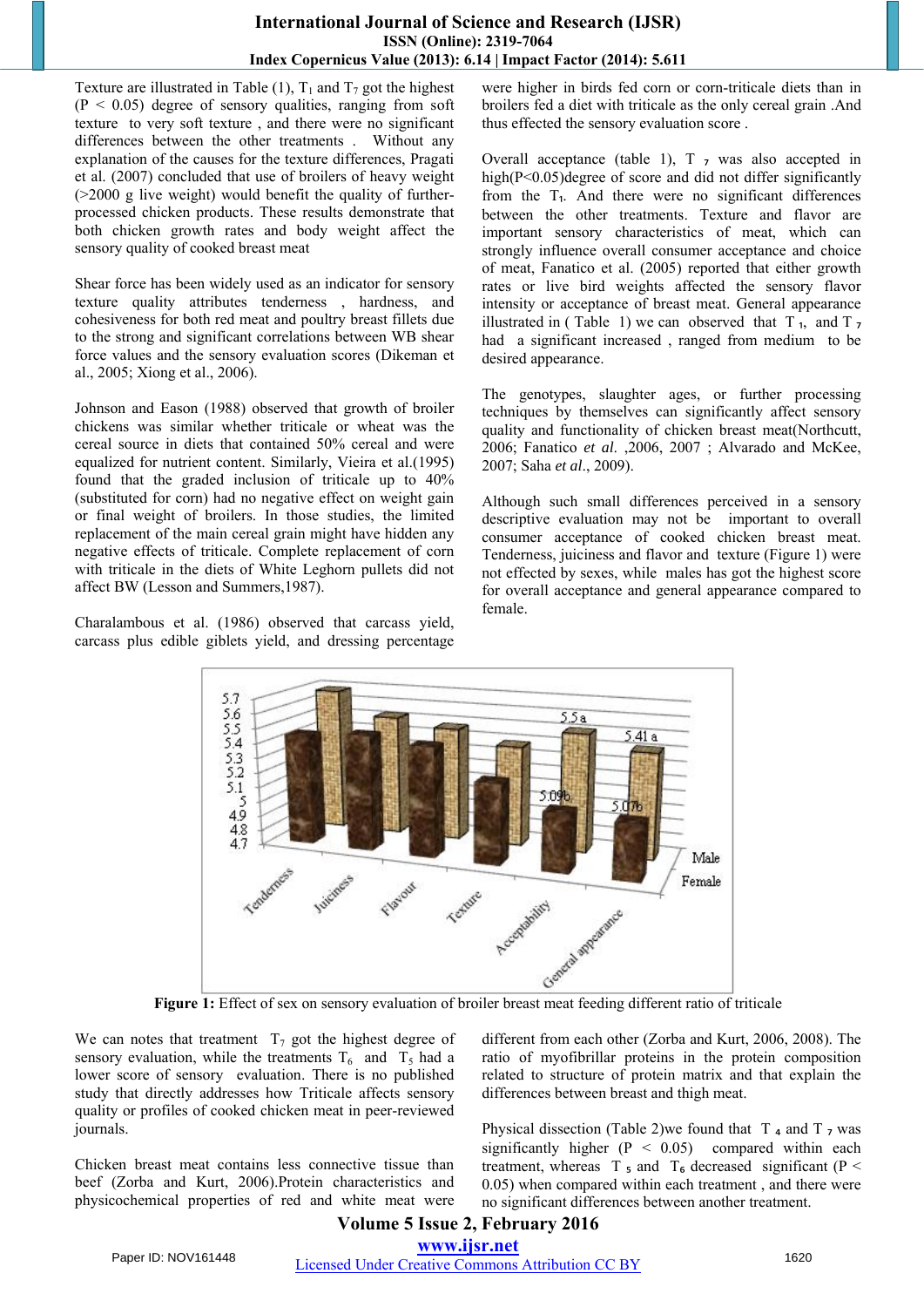Thawing loss is shown in Table  $(2)$ ,  $T<sub>7</sub>$  were significantly decreased and did not differ from T<sub>2</sub> and T<sub>3</sub>, and there were no significant differences when compared within each treatment .And we can notes that the treatments  $T_5$  and  $T_6$ got the highest percentage of thawing loss. Rammouz *et*   $al$ .(2004) said that the effect of  $pH<sub>u</sub>$  on drip loss is a (charge effect) as pH decreases ,the repulsion forces between the myofibrils decrease because pH is approaching the isoelectric point of myofibrillar protein ,thus reducing the space available for water in the cell. Indeed, muscle glycogen would bind 2 to 4 g of water per g of muscle (Greenleaf *et al*.,1969).This could lead to an excess of free water relative to the protein network available to hold it, thus inducing an extra release of water during cooking (Rammouz *et al*.,2004).

Table (2) :Effect of feeding different ratios of triticale on physical parameters of broiler breast meat.

|                | Treatment Physical Dissection Thawing Loss Cooking Loss |                   |           |
|----------------|---------------------------------------------------------|-------------------|-----------|
| $T_{1}$        | $66.13 \text{ c}$                                       | 2.04 b            | 15.86 d   |
| T <sub>2</sub> | 73.81 b                                                 | 2.83 b            | 16.89 d   |
| $T_3$          | 72.74 b                                                 | 2.99 <sub>b</sub> | 22.17 b   |
| T <sub>4</sub> | 80.88 a                                                 | 3.11a             | $20.13$ c |
| $T_5$          | 62.49 d                                                 | 3.14 a            | 23.62 a   |
| $T_6$          | 62.46 d                                                 | 3.05 a            | 23.82 a   |
| T <sub>7</sub> | 83.07 a                                                 | $2.16$ c          | 16.66 d   |
| $T_8$          | 76.34 b                                                 | 3.14a             | 21.66 b   |

Dissimilar superscripts at the same coloum means significant  $(P<0.05)$ 

Treatment T  $_7$  has the lower (P < 0.05) percentage of Cooking loss(Table 2) and did not differ significantly with treatment  $T_2$  and  $T_1$  while  $T_5$  and  $T_6$  was increased significant  $(P < 0.05)$  in the percentage cooking loss compared within each treatment . AL-Fayad *et al*. (2011) reported that the increase in skin fat deposition reduce cooking loss,the fat protect the fluid within the muscle and prevent it from loss. Savage *et al*. (1987) investigated the physical and sensory quality of cooked meat from aged breeder turkey toms fed diets containing varying amounts of triticale ,they reported that cooking loss and drip loss declined as the amount of dietary triticale increased. Promeyrat *et al*.( 2010) found that because of the denaturation of protein during heating, the fibers shrink, water distribution within the myofibril matrix changes and this results in cooking loss .

Figure (2) shown the effect of sexes on physical dissection of broiler breast meat, males increased (P˂0.05) in weight of physical dissection compared with females and that because of increase the weight of males compared with females (AL-Fayad *et al*., 2011). AL-Hajo (2007) found that males broiler have higher physical dissection than female. And males also were higher in thawing loss (Fig.3) compared with females, while females were a significant (P˂0.05) increased in cooking loss (Fig.4) compared with males because female superiority in increasing fat deposition comparable with male because of the continuous movement of male which leads to energy consumption more than females and decreased fat deposition (AL-Fayad *et al*., 2011).







**Figure 3:** Effect of sex on thawing loss of broiler breast meat feeding different ratio of triticale



**Figure 4:** Effect of sex on cooking loss of broiler breast meat feeding different ratio of triticale

This finding is in contrast with the result published by Fanatico *et al.* (2005) who found that female broilers had more drip loss than did male.

Effect of alternative feed grains should be added to the factors of an animal's acceptance and economic performance that are already use to determine the final salvage value of age bird carcasses (Savage *et al*.1987). The chemical composition of triticale is sufficiently different from corn and soybean (Lorenz,1974) that chicken meat characteristics can be altered by feeding diets containing this feed stuff .

# **References**

- [1] Abdullah, A. Y., and S. K. Matarneh. 2010. Broiler performance and the effects of carcass weight, broiler sex, and postchill carcass aging duration on breast fillet quality characteristics. J. Appl.Poult. Res. 19:46–58.
- [2] Al-Hajo,Nadia N.A.,2005. The Effect of Age on Broiler Performance, Meat Properties , and the Economic Feasibility of Broilers Projects. Thesis ,A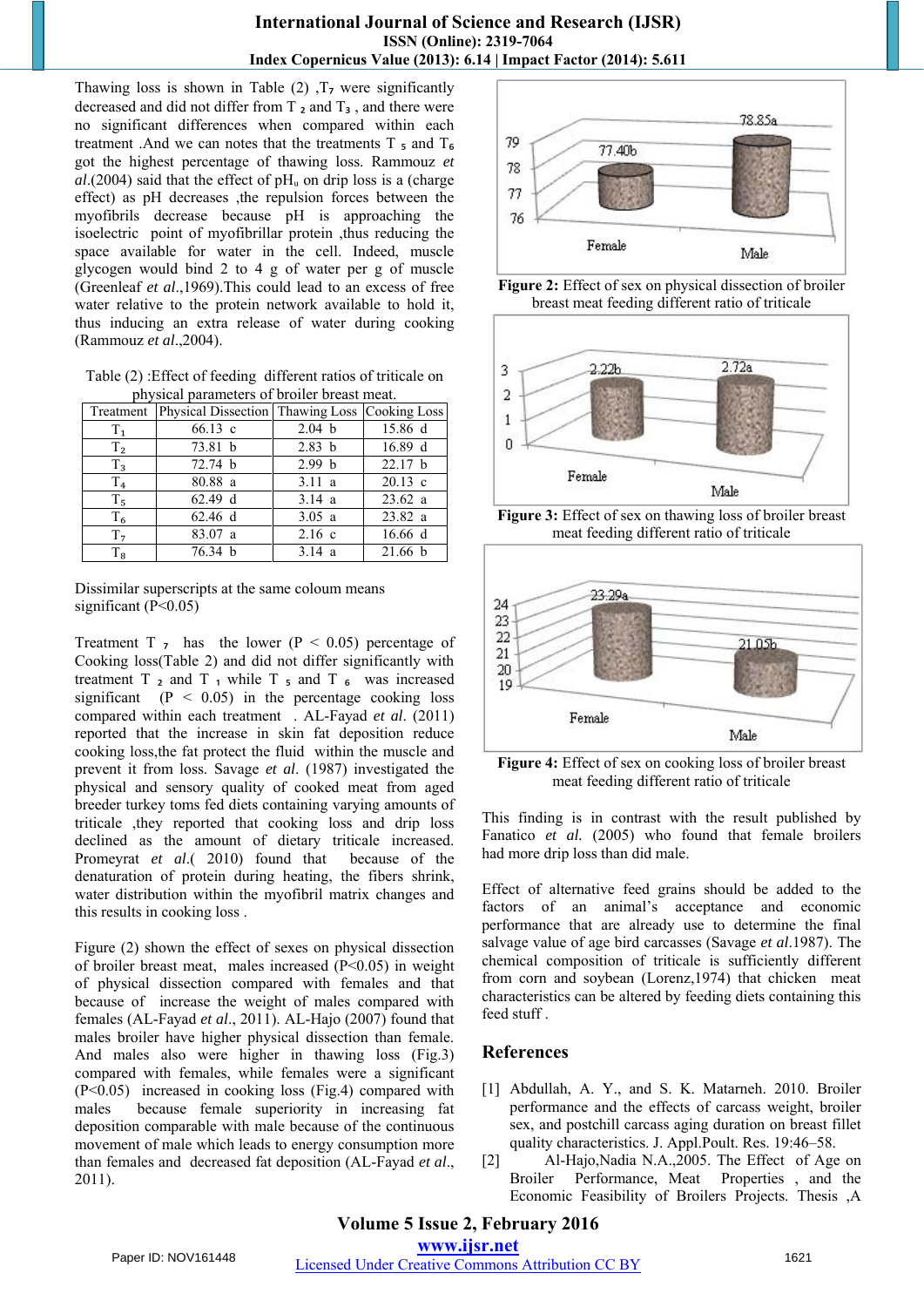dissertation Submitted to the Council of the College of Agriculture At the University of Baghdad,Iraq.

- [3] AL-Fayad,H.A.,Naji,S.A.,AL-Hajo,Nadia,N.A.,2011.Poultry product and technology .A book, published in university of Baghdad , Iraq.
- [4] Alvarado, C., and S. McKee. 2007. Marination to improve functional properties and safety of poultry meat. J. Appl. Poult.Res. 16:113–120 .
- [5] Barbut, S. (2002) Poultry products formulations and gelation, in: BARBUT, S. (Ed.), Poultry Products Processing: An Industry Guide, pp. 446 (New York, NY, CRC Press).(Leidahl, 2006.
- [6] Baeza,E. P. Chartrin, V. Gigaudi, S. Tauty, K. Meteau, M. Lessire and C. Berri.2013 . Effects of dietary enrichment with n–3 fatty acids on the quality of raw and processed breast meat of high and low growth rate chickens. British Poultry Science, Vol. 54, No. 2, 190– 198.
- [7] Boros, D. 1999. Influence of R genome on the nutritional value of triticale for broiler chicks. Anim. Feed Sci. Technol.76:219–226.
- [8] Cavitt, L. C., J. F. Meullenet, R. K. Gandhapuneni, G. W. Youm,and C. M. Owens. 2005. Rigor development and meat quality of large and small broilers and the use of Allo-Kramer shear, needle puncture, and razor blade shear to measure texture. Poult. Sci.84:113–118.
- [9] Charalambous, K., A. Koumas, and S. Economides. 1986. The effect of triticale grain on the performance of chicks from birth to nine weeks of age. Tech. Bull. Agric. Res. Inst. 79:1–7.
- [10]Dransfield, E., and A. A. Sosnicki. 1999. Relationship between muscle growth and poultry meat quality. Poult. Sci. 78:743–746.
- [11]Dikeman, M. E., E. J. Pollak, Z. Zhang, D. W. Moser, C. A. Gill,and E. A. Dressler. 2005. Phenotypic ranges and relationships among carcass and meat palatability traits for fourteen cattle breeds, and heritabilities and expected progeny differences for
- [12] Warner-Bratzler shear force in three beef cattle breeds. J. Anim.Sci. 83:2461–2467.
- [13]Fanatico, A. C., L. C. Cavitt, P. B. Pillai, J. L. Emmert, and C.M. Owens. 2005. Evaluation of slower-growing broiler genotypes grown with and without outdoor access: Meat quality. Poult.Sci. 84:1785–1790.
- [14]Fanatico, A. C., P. B. Pillai, L. C. Cavitt, J. L. Emmert, J. F.Meullenet, and C. M. Owens. 2006. Evaluation of slower-growing broiler genotypes grown with and without outdoor access: Sensory attributes. Poult. Sci. 85:337–343.
- [15]Fanatico, A. C., P. B. Pillai, J. L. Emmert, E. E. Gbur, J. F. Meullenet,and C. M. Owens. 2007. Sensory attributes of slow- and fast-growing chicken genotypes raised indoors or with outdoor access. Poult. Sci. 86:2441– 2449.
- [16] Fernandez, R., and J. McGinnis. 1974. Nutritive value of triticale for young chicks and effect of different amino acid supplements on growth. Poult. Sci. 53:47– 53.
- [17] Havenstein, G. B., P. R. Ferket, and M. A. Qureshi. 2003. Carcass composition and yield of 1957 vs. 2001 broilers when fed representative1957 and 2001 broiler diets. Poult. Sci. 82:1509–1518.
- [18]Gatel, F., O. Lavorel, J. Fekete, F.Grosjean and J. Castaing. 1985.Feeding value of triticale for
- [19]monogastrics: weaned piglets,growing-finishing pigs and broilers. In:Bernard, M., S. Bernard (Eds.).Genetics and Breeding of Triticale. Emir. J. Food Agric. 2008.20(2):41-50
- [20] http://www.cfa.uaeu.ac.ae/research/ejfa.htm
- [21]Greenleaf,J.K.,K.E.Olsson, and B.Saltin .1969.Muscle glycogen and its significance for the water content of the body .Acta physiol.Scand.Suppl. 30:86 (Abstract )(sited by Rammouz et al.2004).
- [22]Johnson, R., and P. Eason. 1988. Evaluation of triticale for use in diets for meat-type chickens. J. Sci. Food Agric. 42:95–108.
- [23]Korver ,D. R,\*,1 M. J. Zuidhof,† and K. R. Lawes. 2004. Performance Characteristics and Economic Comparison of Broiler ChickensFed Wheat- and Triticale-Based Diets
- [24]Poultry Science 83:716–725.
- [25] Lee, T. G., S.K. Williams, D. Slaon, and R. Little, 1997. Development and evaluation of a chicken breakfast sausage manufactured with mechanically deboning chicken meat. Poultry Sci., 76:415-421.
- [26] Leeson, S., and J. D. Summers. 1987. Response of White Leghorns to diets containing ground or whole triticale. Can. J. Anim.Sci. 67:583–585.
- [27]Lorenz,K.,1974.The history ,development ,and utilization of triticale .Page 175-288 in:CRC Critical Reviews in Food Technology .Vol.5.Chem.Rubber Co.Press,Cleveland ,OH.
- [28] Lyon, B. G., and C. E. Lyon. 1997. Sensory descriptive profile relationships to shear values of deboned poultry. J. Food Sci.62:885–897.
- [29]Northcutt, J. K. 2006. Factors affecting poultry meat quality. Accessed Sep. 2, 2011. http://en.engormix.com/MA-poultryindustry/
- [30]meat-industry/articles/factors-affecting-poultrymeatt1218/471-p0.htm.
- [31]Odland, L.M., H.L.Mayfield, and L.Page, 1955. Influence on palatability of certain combinations ,fish soluble and a vitamin B12 –Aureomcin supplementation in poultry rations.Poultry Sci.34:822 – 822-831.
- [32]Pragati, H., N. Kondaiah, A. S. R. Anjaneyulu, and P. Saikia. 2007.Meat yields and sensory quality of products from broilers of three live weight groups. Indian J. Anim. Sci. 77:613–615.
- [33]PROMEYRAT, A., GATELLIER, P., LEBRET, B., KAJAK-SIEMASZKO, K.,AUBRY, L. & SANTÉ-LHOUTELLIER, V. (2010) Evaluation of protein aggregation in cooked meat. Food Chemistry, 121:412– 417.
- [34]Rammouz,R.E.,R.Babile,X.Fernandez.2004.Effect of ultimate pH on the physicochemical and
- [35] And biochemical characteristics of turkey breast muscle showing normal rate of postmortem pH fall. Poultry Sci.83:1750-1757.
- [36]Rasmussein, A.L. and M.G. Mast, 1989. Effect of feed withdrawal on composition and quality of broiler meat. Poultry Sci., 68:1109-1113.
- [37]Saha, A., A. V. S. Perumalla, Y. Lee, J. F. Meullenet, and C. M.Owens. 2009. Tenderness, moistness, and flavor of pre- and postrigor marinated broiler breast